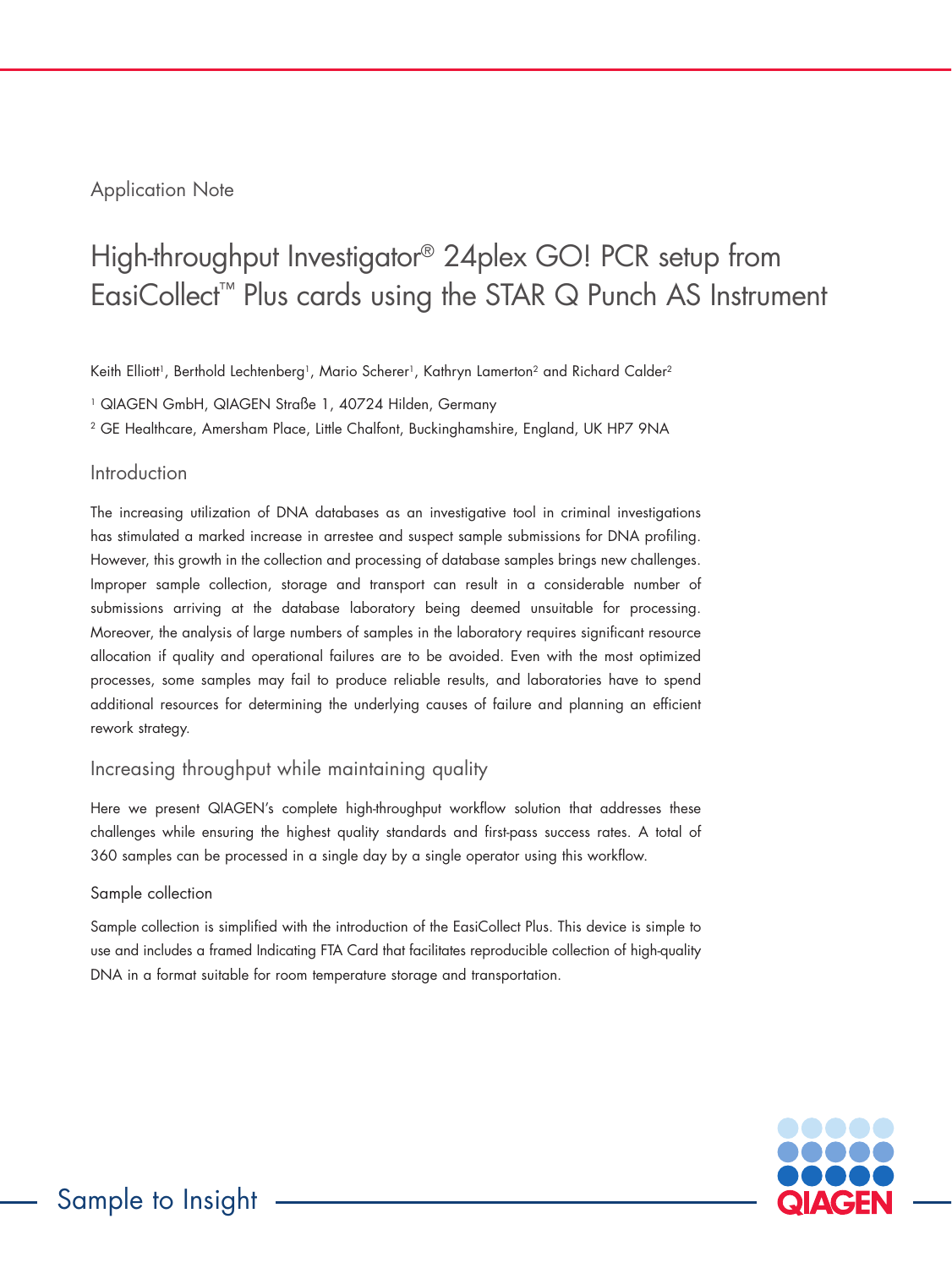

Figure 1. EasiCollect Plus sample collection device with framed Indicating FTA Card.

## Sample punching and reaction setup

Once transferred to the laboratory, sample punching (where a small section of the collection card is punched out for DNA profiling) is automated on the STAR Q Punch AS, which also enables PCR reaction setup for the Investigator 24plex GO! Kit and maintains a record of every sample processed.



Figures 2 and 3. The STAR Q Punch AS Instrument.

## PCR and process feedback

The Investigator 24plex GO! Kit is an expanded CODIS format PCR kit which includes a unique Quality Sensor. The Quality Sensor acts as an internal performance control for the final PCR reaction, enabling analysts to identify the reason for a failed amplification and ensuring that resources are not wasted in processing samples of poor quality.



Figure 4. The Investigator 24plex GO! Kit.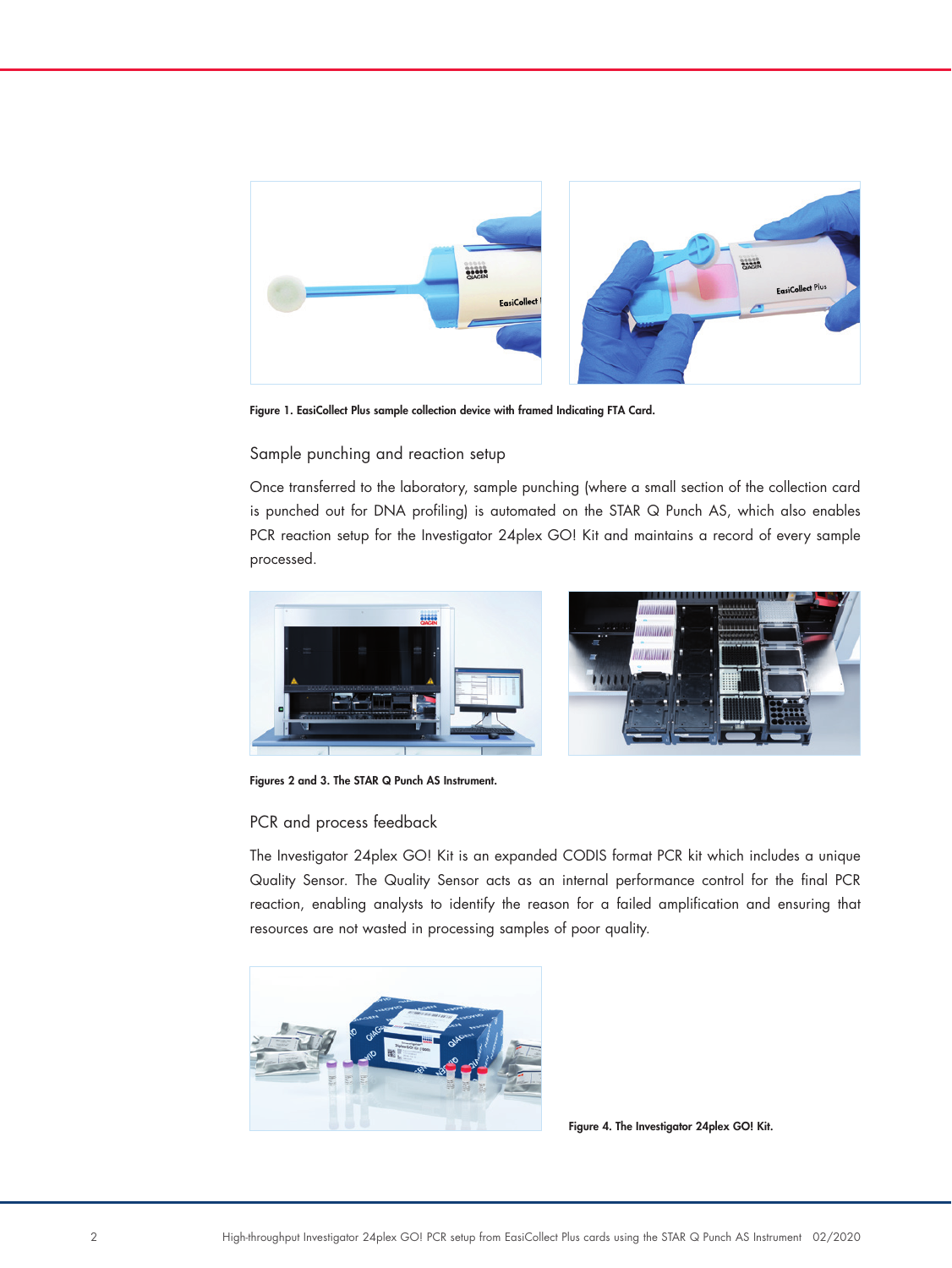# Materials and methods

#### Samples

Forty-four buccal samples were collected using the EasiCollect Plus sample collection device. These samples were stored at room temperature before processing.

#### Instrument setup

EasiCollect Cards were removed from each EasiCollect Plus device and loaded onto the EasiCollect Plus 20-Slot Rack prior to being loaded onto the STAR Q Punch AS. A total of 180 cards can be loaded onto the STAR Q Punch AS in a single run.

#### PCR setup

The STAR Q Punch AS includes a pre-loaded protocol for the Investigator 24plex GO! Kit. This was used to set up 22 µl PCR reactions in 96-well PCR plates, according to the manufacturer's instructions. This volume includes 2 µl of the Investigator STR GO! Punch Buffer which is used to overcome the influence of potential PCR inhibitors present on the FTA paper.

#### Card punching

Using a pre-loaded protocol designed for EasiCollect Plus Cards, the STAR Q Punch AS individually selected each sample card and by utilizing a built-in imaging software to identify the appropriate area for punching, it punched a 1.2 mm section of the card into the 96-well PCR plate containing the Investigator 24plex GO! PCR reaction. For each sample punch, the instrument collected a picture of the appropriate PCR well before and after punching. This ensures that punching into the PCR well in question is successful. To ensure that there was no carry-over of DNA/cellular material between samples, three clean punches were taken from separate, empty/fresh cards before punching of the next sample.

#### PCR, CE and analysis

PCR plates were removed from the instrument and placed on a 9700 thermal cycler before undergoing PCR amplification, according to the manufacturer's instructions. Capillary electrophoresis was carried out on the 3500 Genetic Analyzer with injection settings of 1.2 kV and 30 s, prior to analysis using the GeneMapper® ID-X. Samples were analyzed with an analytical threshold of 100 RFU.

#### Cross-contamination study

The same 44 samples were analyzed in a cross-contamination study, whereby samples were prepared in a 96-well plate in between PCR reagent blanks using a checkerboard pattern (Figure 5).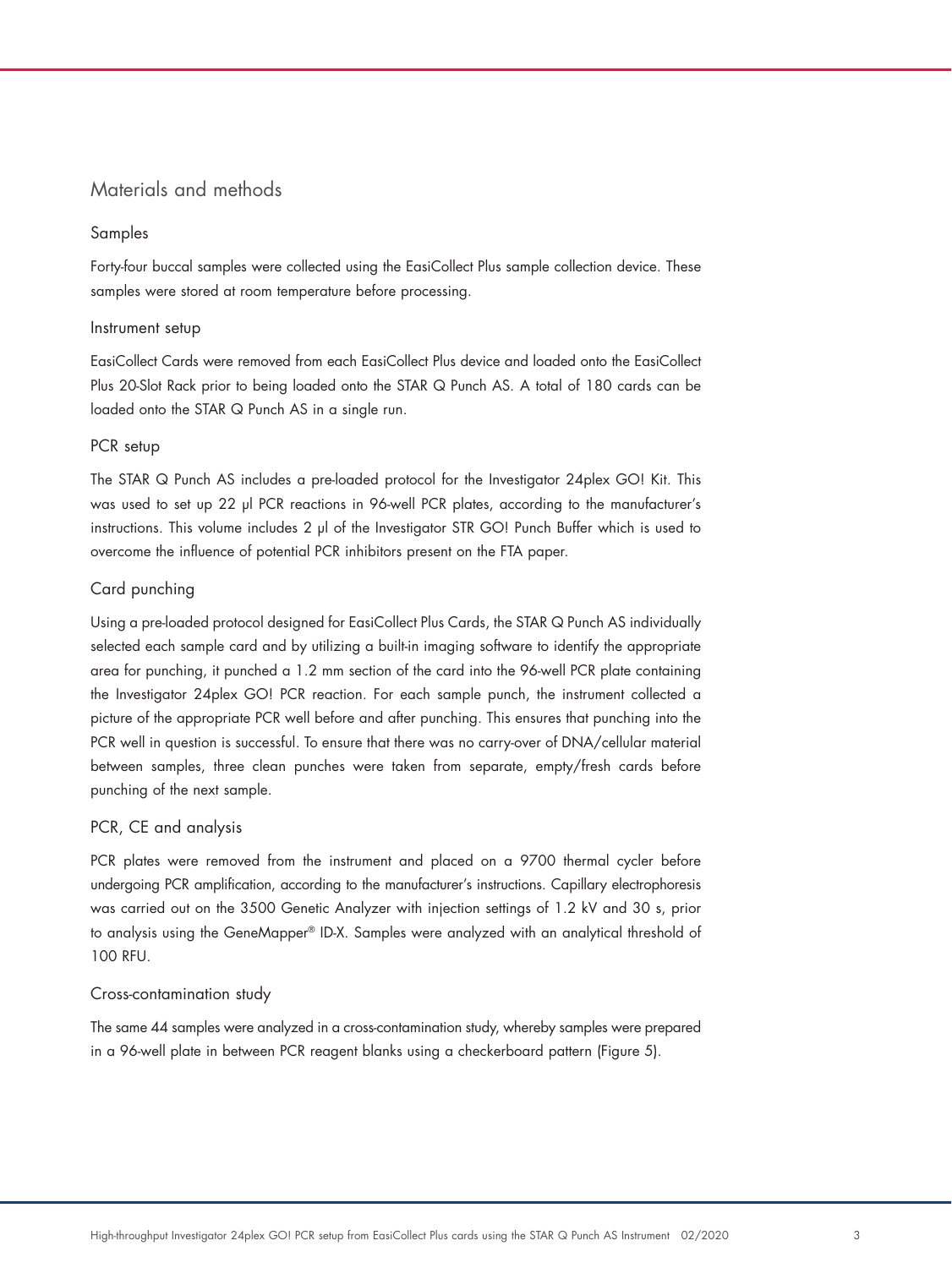| No. |          |                 | 3                  | 4                           | 5                  | 6      |                                                                                                | 8 | 9 | 10     | 11       | 12  |
|-----|----------|-----------------|--------------------|-----------------------------|--------------------|--------|------------------------------------------------------------------------------------------------|---|---|--------|----------|-----|
| A   | Sample 1 | <b>Negative</b> | Sample 8           |                             |                    |        | Negative Sample 16 Negative Sample 23 Negative Sample 31 Negative Sample 38 Negative           |   |   |        |          |     |
| В   | Negative | Sample 5        |                    |                             |                    |        | Negative Sample 12 Negative Sample 20 Negative Sample 27 Negative Sample 35 Negative Sample 42 |   |   |        |          |     |
|     | Sample 2 | Negative        | Sample 9           |                             |                    |        | Negative Sample 17 Negative Sample 24 Negative Sample 32 Negative Sample 39 Negative           |   |   |        |          |     |
| D   | Negative | Sample 6        |                    |                             |                    |        | Negative Sample 13 Negative Sample 21 Negative Sample 28 Negative Sample 36 Negative Sample 43 |   |   |        |          |     |
| E.  | Sample 3 |                 | Negative Sample 10 |                             |                    |        | Negative Sample 18 Negative Sample 25 Negative Sample 33 Negative Sample 40 Negative           |   |   |        |          |     |
| F   | Negative | Sample 7        |                    |                             |                    |        | Negative Sample 14 Negative Sample 22 Negative Sample 29 Negative Sample 37 Negative Sample 44 |   |   |        |          |     |
| G   | Sample 4 | Negative        | Sample 11          |                             | Negative Sample 19 |        | Negative Sample 26 Negative Sample 34 Negative Sample 41                                       |   |   |        |          | PC  |
| H.  | Negative | Ladder          |                    | Negative Sample 15 Negative |                    | Ladder | Negative Sample 30 Negative                                                                    |   |   | Ladder | Negative | NTC |

Figure 5. Checkerboard cross-contamination study.

## Results

#### Performance testing

All 44 samples gave full, balanced DNA profiles (Figure 6). A significant variation in relative peak heights between the samples was observed, which is typical of buccal samples, and can be heavily influenced by the thoroughness with which the sample is collected by an individual and the availability of DNA from the subject.



Buccal cells on EasiCollect Plus Cards

Figure 6. Relative peak heights of all 44 samples processed. All samples gave full, balanced profiles.

#### Cross-contamination study

All 44 positive samples gave full profiles, with no evidence of allelic peaks above the threshold in any of the negative sample wells. The Quality Sensor present in the Investigator 24plex GO! Kit enabled verification of a successful PCR reaction in every negative sample well (Figure 7). In a database environment, this feature would enable the analyst to identify samples that failed due to a lack of amplifiable DNA and prevent futile reworking of such samples.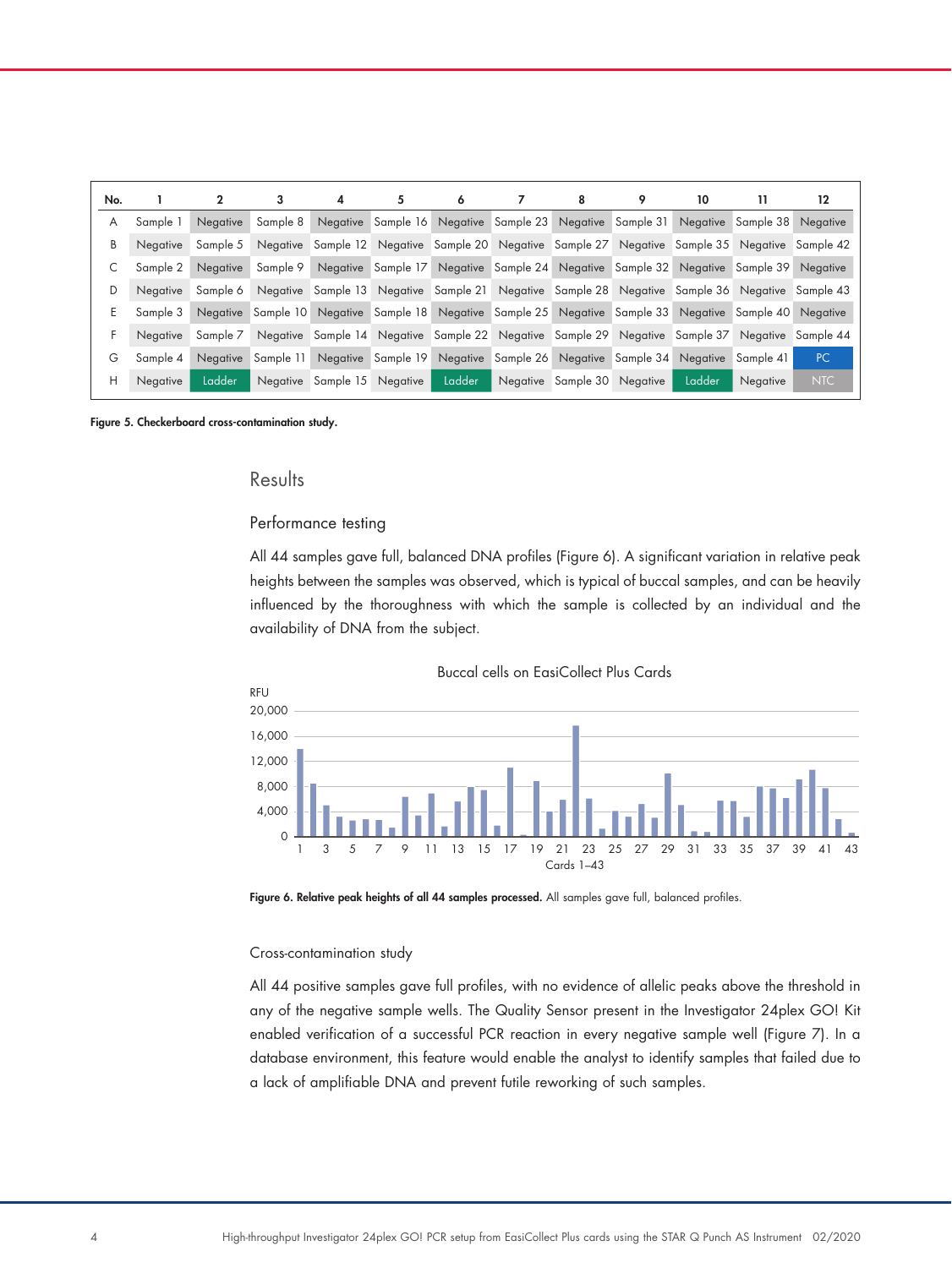

Figure 7. A typical electropherogram from a negative sample processed in the checkerboard cross-contamination study. The Quality Sensor peaks at either end of the purple channel, indicating a successful PCR.

# Conclusion

The comprehensive workflow presented here addresses the unique challenges facing DNA database labs when receiving and processing a large number of samples every day. Sample collection is standardized with the EasiCollect Plus sample collection device, which also allows for simple and inexpensive storage and transport at room temperature. Assay setup is automated on the STAR Q Punch AS, enabling up to 360 samples to be prepared for PCR each day, by a single operator. The Investigator 24plex GO! Kit ensures high success rates for database samples, and an integrated Quality Sensor helps identify the cause of a failed PCR run and allows you to focus your resources on the most promising of your DNA samples. Furthermore, with a full workflow solution from a single provider, implementation and support responsibilities are clear and give full peace of mind.

## Summary

- Complete QIAGEN workflow including sample collection, punching, assay setup and STR assay
- Pre-validated protocols for the complete workflow enable fast and simple adoption
- Quality Sensor ensures no futile reworking of poor quality samples